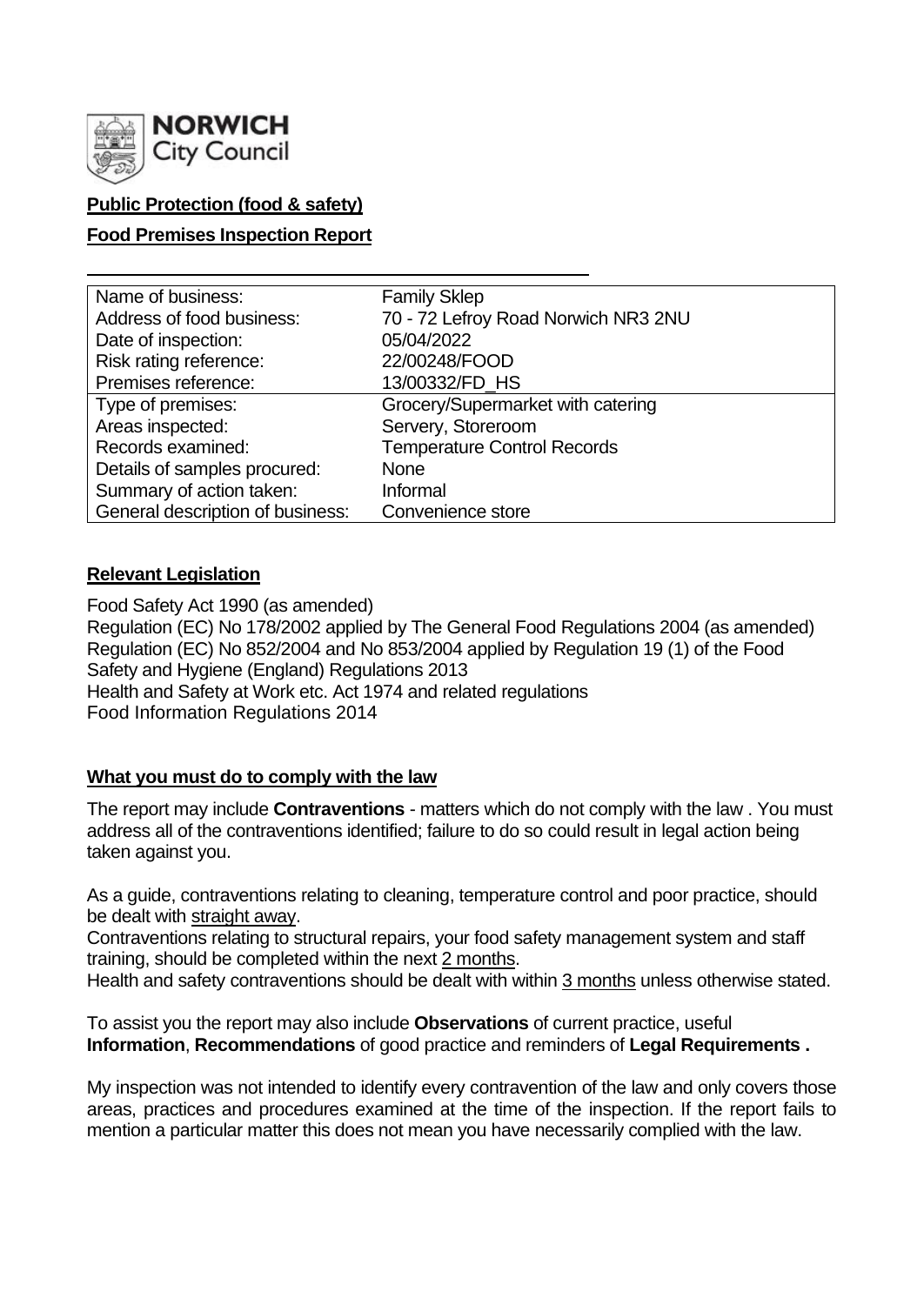# **FOOD SAFETY**

#### **How we calculate your Food Hygiene Rating:**

The food safety section has been divided into the three areas which you are scored against for the hygiene rating: 1. food hygiene and safety procedures, 2. structural requirements and 3. confidence in management/control procedures. Each section begins with a summary of what was observed and the score you have been given. Details of how these scores combine to produce your overall food hygiene rating are shown in the table.

| <b>Compliance Area</b>                     |          |    |           | <b>You Score</b> |               |    |           |    |                |
|--------------------------------------------|----------|----|-----------|------------------|---------------|----|-----------|----|----------------|
| <b>Food Hygiene and Safety</b>             |          |    |           | $\overline{0}$   | 5             | 10 | 15        | 20 | 25             |
| <b>Structure and Cleaning</b>              |          |    |           | $\Omega$         | 5             | 10 | 15        | 20 | 25             |
| Confidence in management & control systems |          |    |           | $\Omega$         | 5.            | 10 | 15        | 20 | 30             |
|                                            |          |    |           |                  |               |    |           |    |                |
| <b>Your Total score</b>                    | $0 - 15$ | 20 | $25 - 30$ |                  | $35 - 40$     |    | $45 - 50$ |    | > 50           |
| <b>Your Worst score</b>                    | 5        | 10 | 10        |                  | 15            |    | 20        |    | $\blacksquare$ |
|                                            |          |    |           |                  |               |    |           |    |                |
| <b>Your Rating is</b>                      | 5        |    |           | 3                | $\mathcal{P}$ |    |           |    | $\overline{0}$ |

Your Food Hygiene Rating is 4 - a good standard



## **1. Food Hygiene and Safety**

Food hygiene standards are high. You demonstrated a very good standard of compliance with legal requirements. You have safe food handling practices and procedures and all the necessary control measures to prevent cross-contamination are in place. Some minor contraventions require your attention. **(Score 5)**

### Contamination risks

**Contravention** The following exposed ready-to-eat food and or its packaging to the risk of cross-contamination with foodborne bacteria from raw meat or unwashed fruits and vegetables:

• raw foods i.e meat was being stored above ready-to-eat foods i.e yoghurts in the glass door fridge in the storeroom. You informed me that this belonged to a staff member

**Legal requirement** At all stages of production, processing and distribution, food must be protected from any contamination likely to render it unfit for human consumption, injurious to health or contaminated in such a way that it would be unreasonable to expect it to be consumed in that state.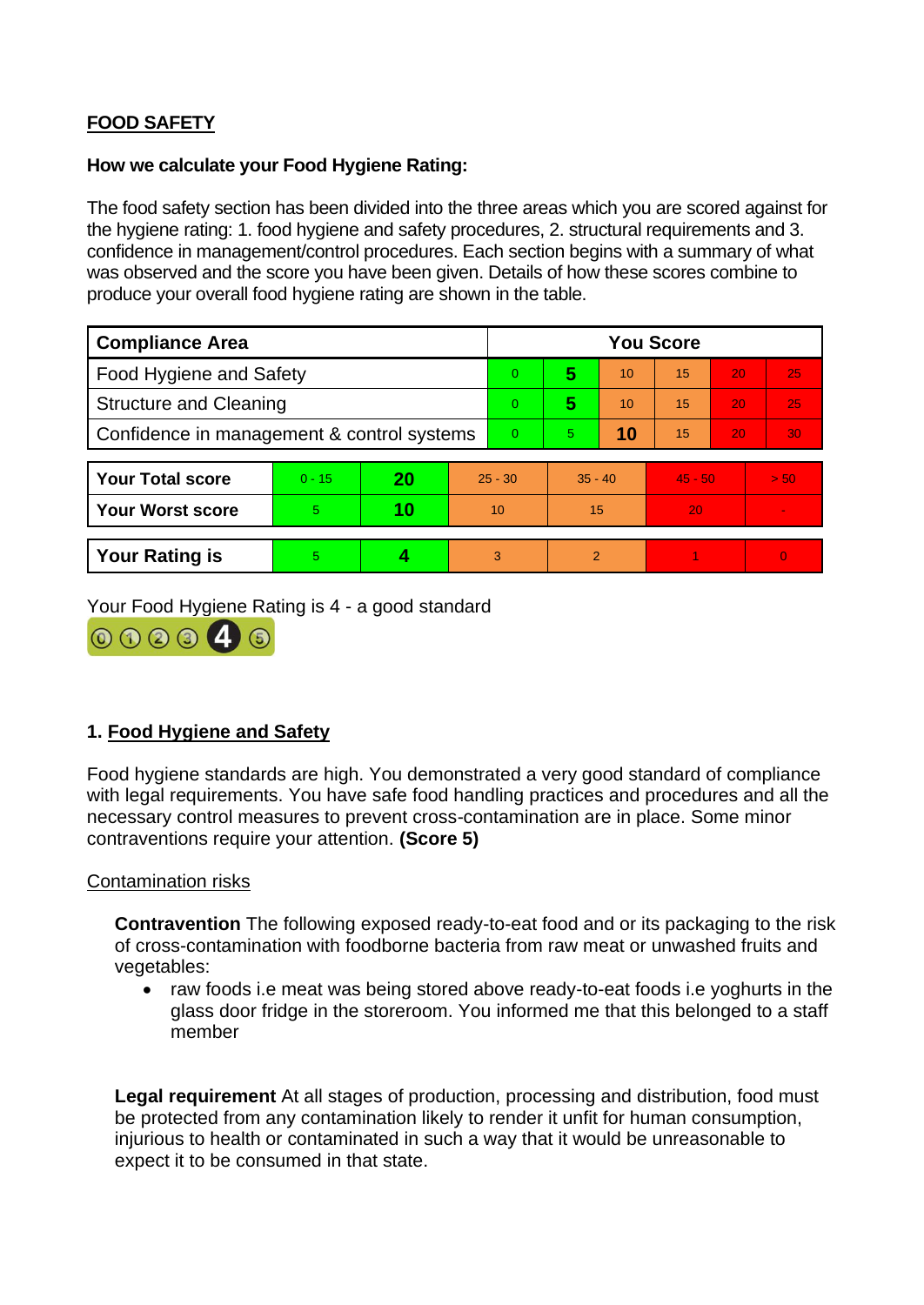**Recommendation** I recommend that you label your own domestic foods stored in the freezer. There is a presumption in food law that all foods stored on a business are part of that business and needs to be stored and labelled according to satisfy the inspecting officer it complies with legal requirements

### Personal Hygiene

**Guidance** Regular hand washing is important for personal cleanliness. Remind all food handlers of the need to wash their hands before starting or returning to work, and specifically:

- After using the toilet;
- After handling rubbish;
- After smoking;
- After taking a break;
- After handling raw food

### Unfit food

**Contravention** The following food was of a reduced quality and if sold may not be of the standard demanded by the consumer:

• 16 x Carp were thrown away in my presence as there were no labels on them

**Legal Requirement** Any food which is found at your food premises is presumed to be intended for sale and must comply with the law.

### Poor Practices

**Contravention** The following matters represented poor practice and if allowed to continue may cause food to become contaminated or lead to its deterioration:

• no labels on frozen meat joints in the display freezer. When you remove products from the original packaging you need to transfer the manufacturers instructions onto that product to include storage instruction and shelf life

## **2. Structure and Cleaning**

The structure facilities and standard of cleaning and maintenance are all of a good standard and only minor repairs and/or improvements are required. Pest control and waste disposal provisions are adequate. The minor contraventions require your attention. **(Score 5)**

## Cleaning of Structure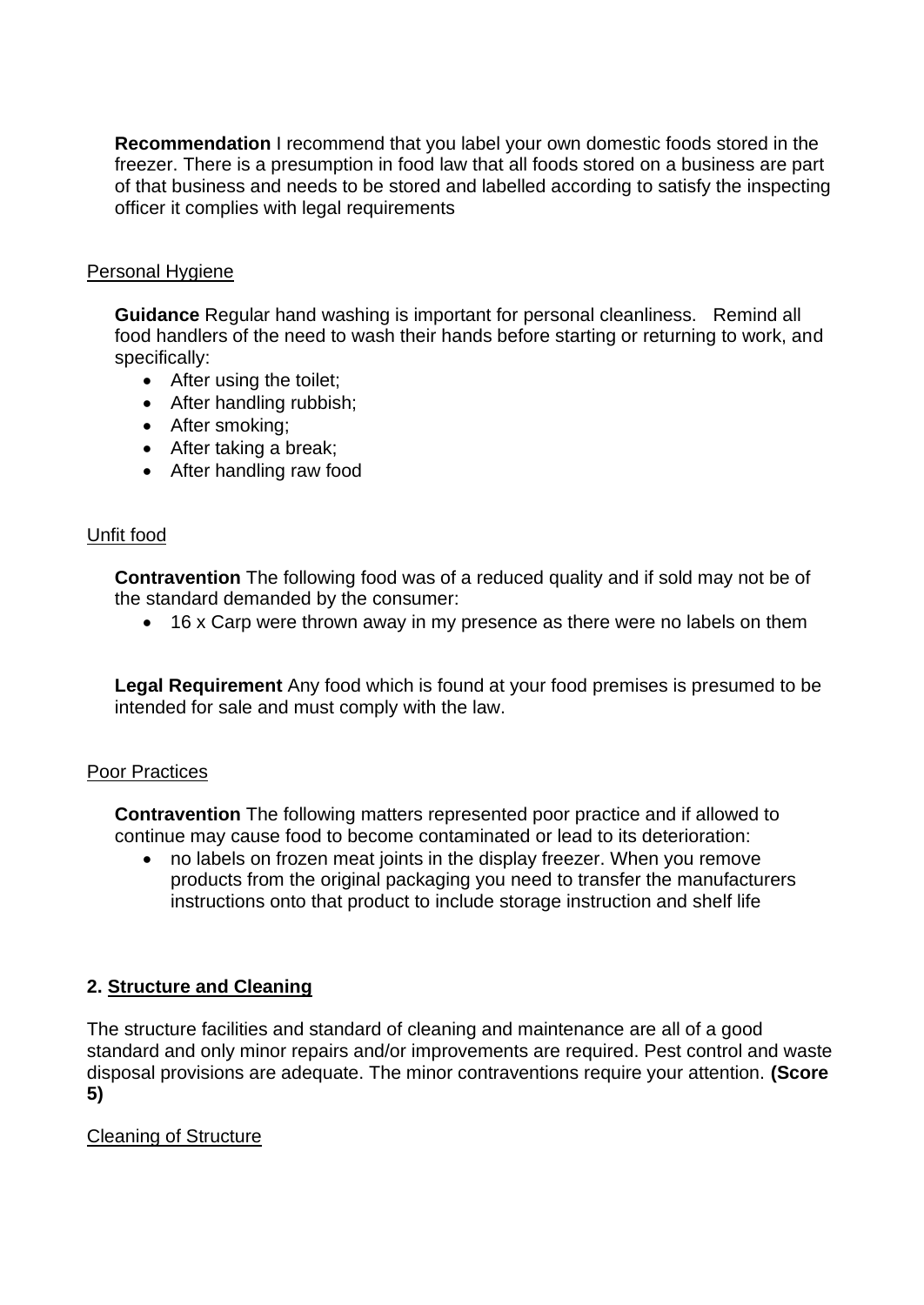**Observation** The premises had been well maintained and the standard of cleaning was good.

### Cleaning of Equipment and Food Contact Surfaces

**Contravention** The following items are dirty and must be cleaned:

- weighing scales
- Interior bottom to display freezer

### Cleaning Chemicals / Materials / Equipment and Methods

**Observation** I was pleased to see that the premises was kept clean and that your cleaning materials, methods and equipment were able to minimise the spread of harmful bacteria between surfaces.

### Facilities and Structural provision

**Observation** I was pleased to see the premises had been well maintained and that adequate facilities had been provided.

### Pest Control

**Observation** I was pleased to see that the premises was proofed against the entry of pests and that pest control procedures were in place.

### **3. Confidence in Management**

There are generally satisfactory food safety controls in place although there is evidence of some non-compliance with the law. The contraventions require your attention; although not critical to food safety they may become so if not addressed. **(Score 10)**

### Type of Food Safety Management System Required

**Contravention** The food safety management system you have in place is not suitable given the food risks associated with your business. Implement a bespoke HACCP system covering higher risk activities not covered in simpler systems such as Safer Food Better Business.:

- You need to add vac-packing processes to your HACCP
- you need to add your ice-cream processes and how you clean it to your HACCP

**Information** you informed me that you were proposing to vac-pac some of the cooked food on the delicatessen. I have attached some information for your attention